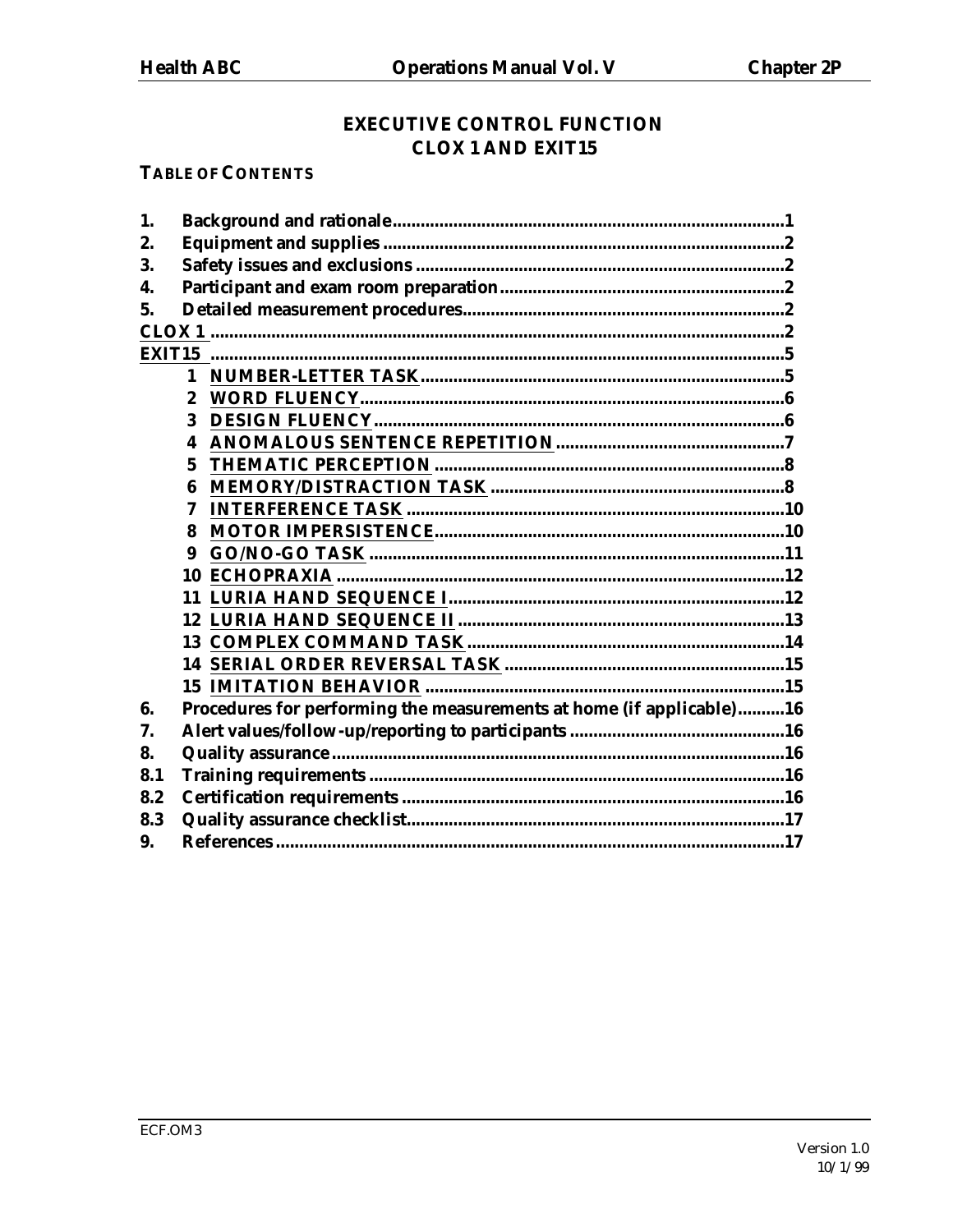## **EXECUTIVE CONTROL FUNCTION CLOX 1 AND EXIT15**

#### **1. Background and rationale**

While the significance of dementia and marked cognitive decline for the health and functioning of older adults is well-established, the contribution of less severe deficits in cognitive function to the disabling process has received limited attention. Specifically, impairments in executive function, higher-order cognitive processes including initiation, planning, judgment, decision making, mental flexibility, regulation and selfperception, may influence physical decline through their effect on a broad range of behaviors and lifestyle factors such as, diet and eating behavior; physical, recreational, intellectual and social activity; and help-seeking and self-care practices. In a similar way, behaviors and lifestyle factors can influence age-related cognitive decline. Few longitudinal studies have been conducted in this area and all lack or have weak assessment of one or more of the following: disease, impairments and physical function; cardiovascular fitness, health behaviors, and lifestyle factors; cognitive and psychosocial function. Health ABC is strong in all these areas.

Regarding executive control function (ECF) specifically, community prevalence of impairment in ECF is unknown, but likely to be high. Measures of ECF have not been included in large-scale epidemiologic studies, due to, in part, the absence of a brief, reliable, and valid assessment method. Commonly used measures such as the MMSE do not tap ECF, and deficits in ECF are often seen in persons with intact MMSE scores. Impairment in ECF is thought to contribute to loss of independence through interference with the ability to initiate, direct, plan, and execute complex goal-directed activities, such as preparing meals, following a medication regimen, etc. Clearly, impairment in ECF could have a substantial impact on the disabling process.

Over the past several years, Donald Royall and colleagues, <sup>1-4</sup> have developed and field tested protocols for assessing ECF. The measures selected for Health ABC include a clock drawing test, the CLOX 1, and a modification of the EXIT25, the EXIT15. Clock drawing is a well-established clinical tool used to screen for visuospatial and constructional disabilities. When administered and scored following the CLOX 1 criteria, the clock drawing task can help identify deficits in ECF. In addition, when spontaneous clock drawing ability is compared with copying tasks, such as the overlapping pentagons in the MMSE and 3MS, it can help discriminate cerebrovascular dementias from those of the AD type. The EXIT25 is a relatively brief assessment of ECF consisting of several commonly used clinical measures that has been tested in geriatric psychiatry patients as well as independently living, well-functioning residents of a retirement community.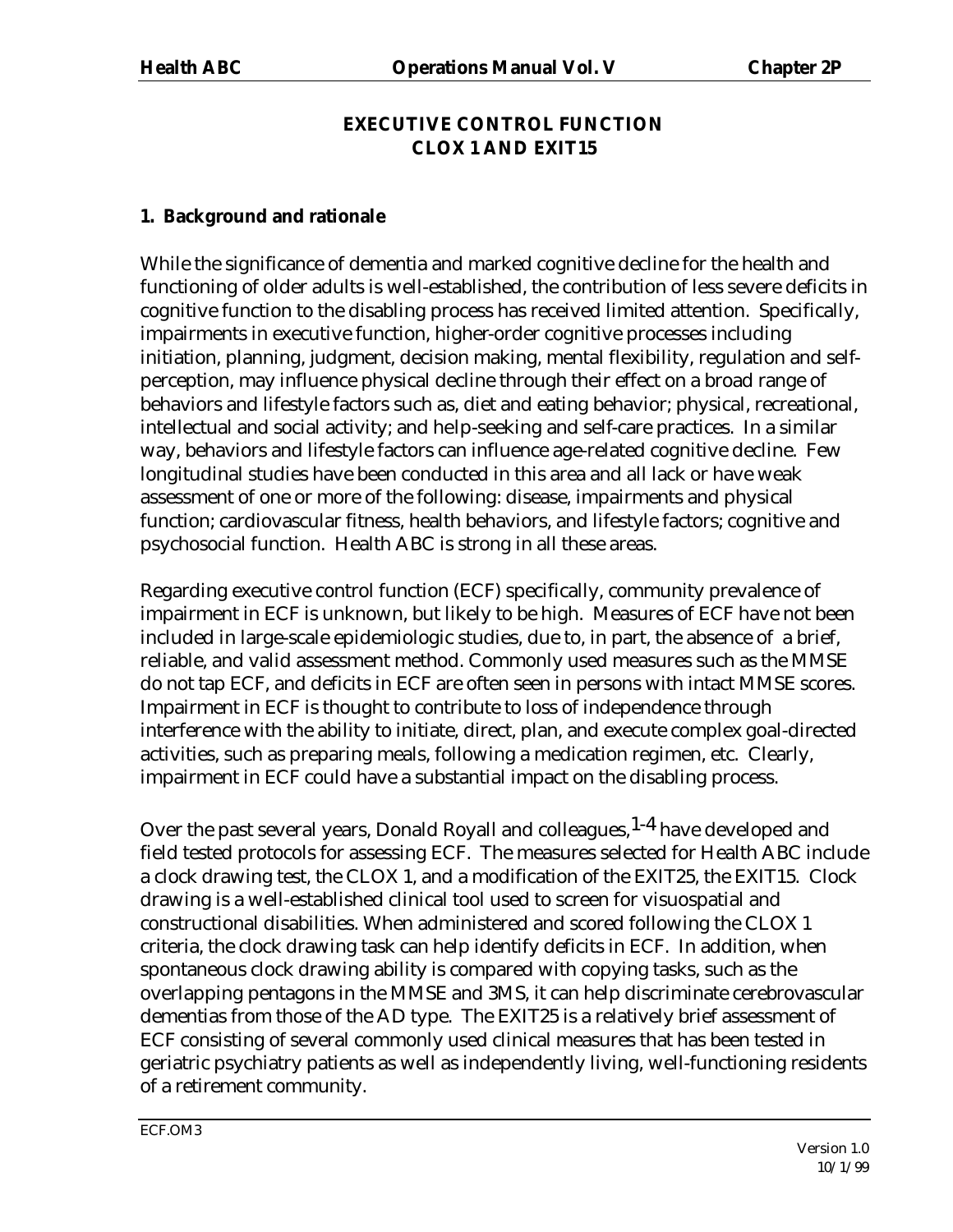A shortened version, the EXIT15 has been developed recently and is undergoing reliability and validity testing (data from studies using the EXIT25 are being reanalyzed). Although untested in large scale epidemiologic studies, the EXIT25 is rapidly gaining acceptance as a valid research tool.

## **2. Equipment and supplies**

- Plain  $81/2$ " X 11" white paper
- Sharpened No. 2 pencil
- Stop watch
- Laminated copies of Thematic Perception picture and the word "brown"

## **3. Safety issues and exclusions**

None.

## **4. Participant and exam room preparation**

Testing should be performed in a quiet, well-illuminated room with the participant seated at a desk or table. There should not be a clock that is visible to the participant in the room.

## **5. Detailed measurement procedures**

CLOX 1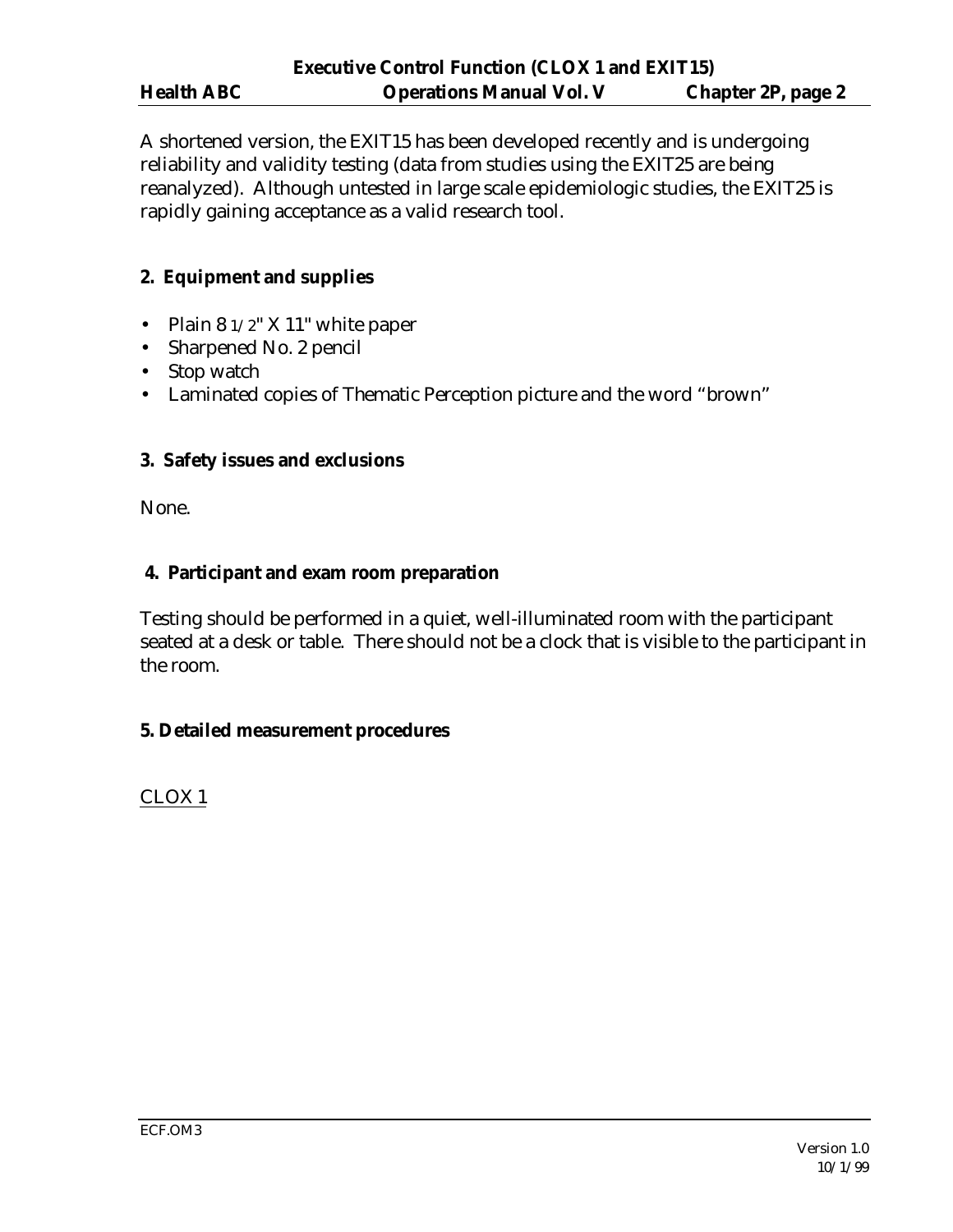Place a blank white sheet of paper and pencil in front of the participant and say:

Script: *"Draw me a clock that says 1:45. Set the hands and numbers on the face so that a child could read them."* 

Repeat the instructions until they are clearly understood. The words in this command have been carefully selected to influence the participant's behavior. Do not change the instructions and do not prompt the participant. Once the participant begins to draw, no further assistance is allowed. If the participant asks a question, respond by repeating,

"Draw me a clock that says 1:45…."

Score each element of the clock drawing according to the criteria in the table below. Scoring should be done after the participant leaves, but on the same day, if possible.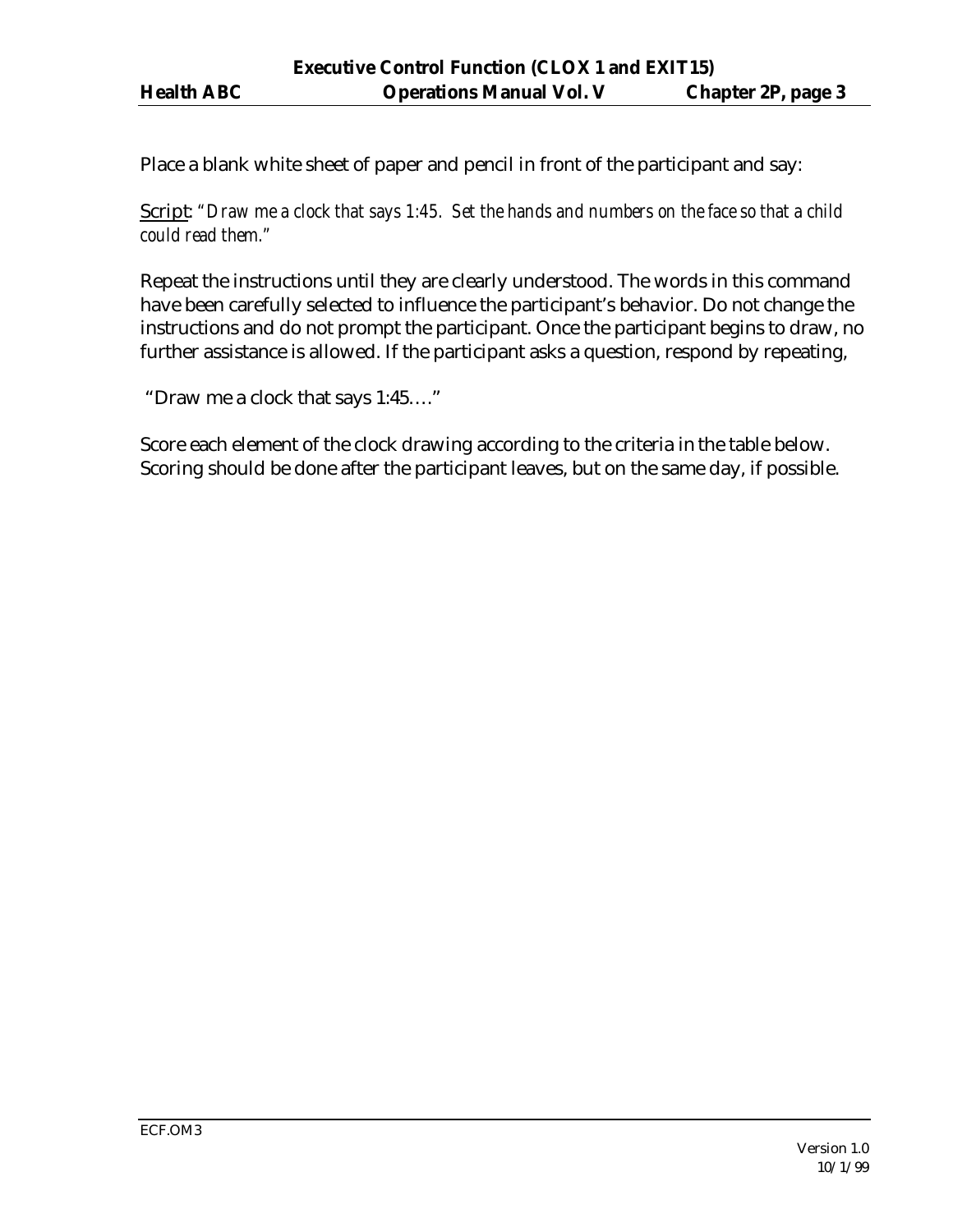**Executive Control Function (CLOX 1 and EXIT15) Health ABC Operations Manual Vol. V Chapter 2P, page 4**

| <b>RATING</b>                                                          |                                              |                            |  |  |
|------------------------------------------------------------------------|----------------------------------------------|----------------------------|--|--|
|                                                                        |                                              |                            |  |  |
| <b>Organizational Elements</b>                                         | <b>Yes or No</b>                             | <b>Point Value</b>         |  |  |
|                                                                        |                                              | (for                       |  |  |
|                                                                        |                                              | Coordinating<br>Center use |  |  |
|                                                                        |                                              | only)                      |  |  |
| 1. Does figure resemble a clock?                                       | $\circ$ Yes $\circ$ No                       | $Yes=1$                    |  |  |
| 2. Is a circular face present?                                         | $\circ$ Yes $\circ$ No                       | $Yes=1$                    |  |  |
| 3. Are the dimensions $>1$ inch?                                       | $\circ$ Yes $\circ$ No                       | $Yes=1$                    |  |  |
| 4. Are all numbers inside the perimeter?                               | $\circ$ Yes $\circ$ No                       | $Yes=1$                    |  |  |
| 5. Is there sectoring or are there tic marks?                          | $\overline{O$ Yes $\overline{O}$ No          | Yes=0; $No=1$              |  |  |
| 6. Were 12, 6, 3, & 9 placed first?                                    | $\circ$ Yes $\circ$ No                       | $Yes=0$                    |  |  |
| 7. Is the spacing intact? (Symmetry on either side of 12 o'clock and   |                                              |                            |  |  |
| $6 \text{ o'}$ clock?)                                                 | $\circ$ Yes $\circ$ No                       | $Yes=1$                    |  |  |
| 8. Were only Arabic numerals used?                                     | $\circ$ Yes $\circ$ No                       | $Yes=1$                    |  |  |
| 9. Are only the numbers 1 through 12 among the numerals present?       | $\circ$ Yes $\circ$ No                       | $Yes=1$                    |  |  |
| *10. Is the sequence 1 through 12 intact? (No omissions or intrusions) |                                              |                            |  |  |
|                                                                        | $\circ$ Yes $\circ$ No                       | $Yes=1$                    |  |  |
| 11. Are there exactly two hands present? (ignore sectoring /tic marks) |                                              |                            |  |  |
|                                                                        | $\circ$ Yes $\circ$ No                       | $Yes=1$                    |  |  |
| 12. Are all hands represented as arrows?                               | $\circ$ Yes $\circ$ No                       | $Yes=1$                    |  |  |
| 13. Is the hour hand between 1 o'clock and 2 o'clock?                  | $\overline{O$ Yes $\overline{O}$ No          | $Yes=1$                    |  |  |
| 14. Is the minute hand obviously longer than the hour hand?            | $\circ$ Yes $\circ$ No                       | $Yes=1$                    |  |  |
|                                                                        |                                              |                            |  |  |
| 15. Are there any of the following?:                                   |                                              |                            |  |  |
| a) hand pointing to 4 or 5 o' clock?                                   | $\overline{\circ}$ Yes $\overline{\circ}$ No |                            |  |  |
| b) " $1:45$ " present?                                                 | $\overline{O$ Yes $\overline{O}$ No          |                            |  |  |
| c) Any other notation (e.g. " $9:00$ ")?                               | $\circ$ Yes $\circ$ No                       | Yes=0; $No=1$              |  |  |
| d) Any arrows point inward?                                            | $\overline{O}$ Yes $\overline{O}$ No         |                            |  |  |
| e) Intrusions from "hand" or "face" present?                           | $\overline{O$ Yes $\overline{O}$ No          |                            |  |  |
| f) Any letters, words or pictures?                                     | O Yes O No                                   |                            |  |  |
| (e.g., feet or an alarm on the clock)                                  |                                              |                            |  |  |
| <b>TOTAL</b>                                                           |                                              | 15                         |  |  |

\*Note: rarely, a participant may draw a clock counterclockwise; in other words, the 11 is where the 1 should be, the 10 is where the 2 should be, and so on, all the way around the clock. In this instance, the correct response option to the question "is the sequence 1 through 12 intact?" would be "Yes."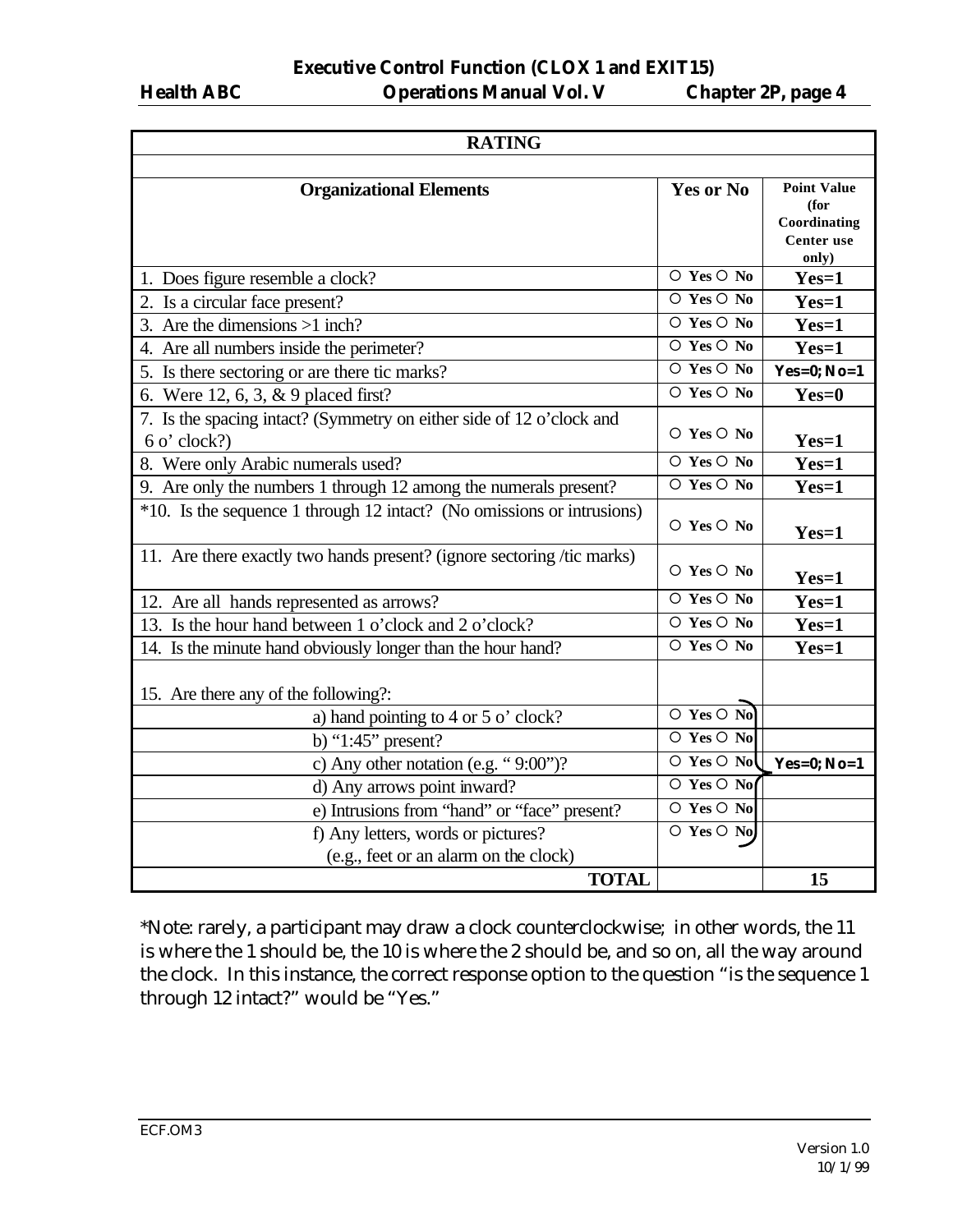## EXIT15

Make certain that the participant is seated comfortably, then say:

Script: *"I will be asking you to do some routine exercises that measure how well you pay attention. Are you ready? Any questions?* "

[Please note that although the points scored are included in the descriptions below, the response options are marked by the examiner and the scoring is done later, after the forms are scanned into the data system.]

## **1 NUMBER-LETTER TASK**

"I'd like you to say some numbers and letters for me like this."

```
"1-A, 2-B, 3-what would come next?"
```
" $C$ "

"Now you try it starting with the number 1." Keep going until I say "stop."

$$
\begin{array}{ccc}\n1 & 2 & 3 & 4 & 5 \\
\hline\nA & B & C & D & E\n\end{array}
$$
"STOP"

**SCORE:** 0 No errors

- 1 Completes task with prompting (or repeat instruction)
- 2 Doesn't complete task

Keep track of the participant's responses by drawing a line along the path followed, as shown in the example above. If the participant fails to complete the task on the first trial, you may prompt them once by repeating the instruction, e.g., "No, say them like *this* '1-A, 2-B, 3-C'." If the participant performs successfully on the second trial, they receive one point (i.e., mark the second response option). If they fail the second trial two points are awarded (i.e., mark the third response option).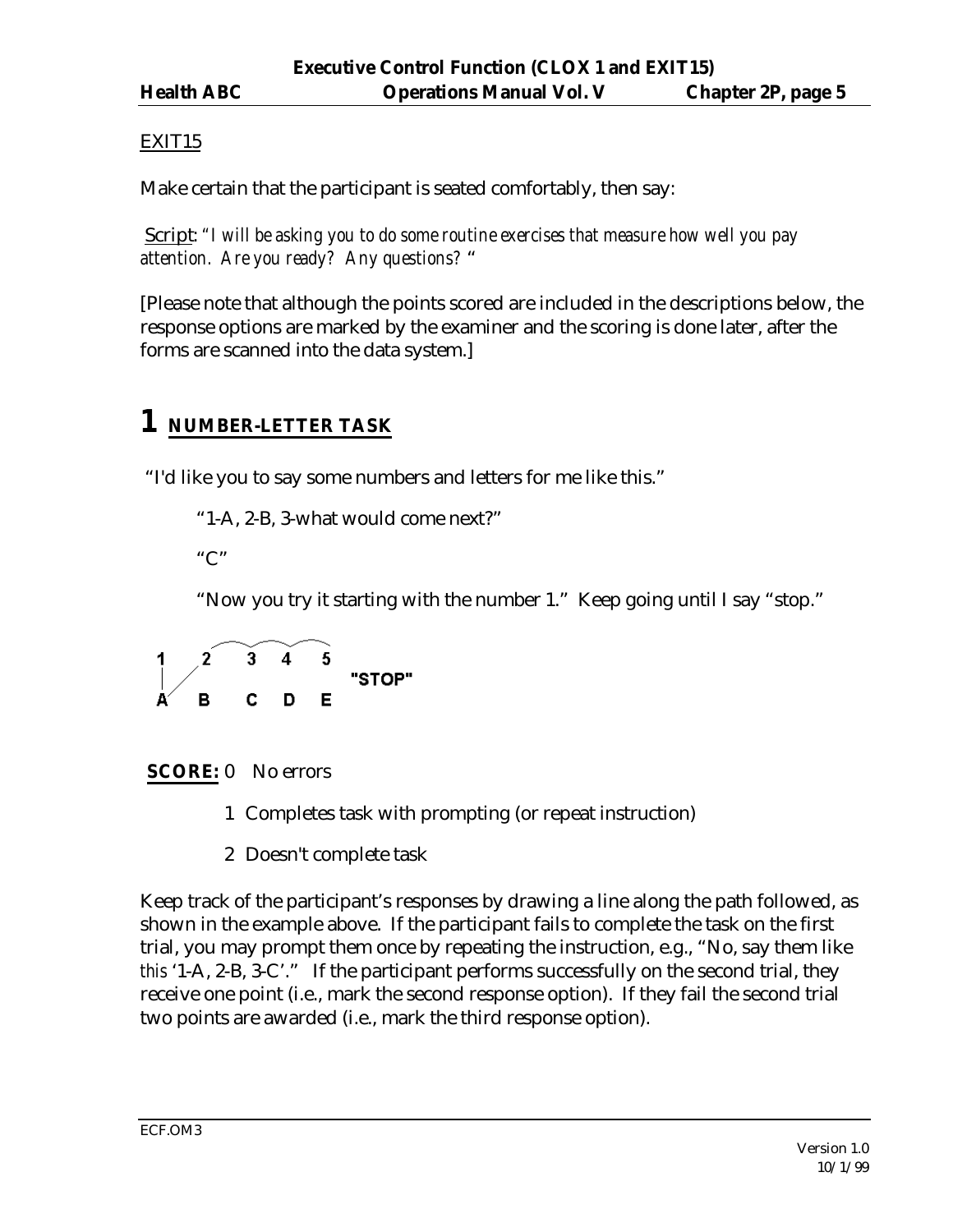## **2 WORD FLUENCY**

"I am going to give you a letter. You will have one minute to name as many words as you can think of which begin with that letter."

"For example, with the letter `P' you could say `people, pot, plant' . . . and so on. "Do you have any questions? Are you ready?"

"The letter is - A -. Go!"

**SCORE:** 0 10 or more words

- 1 5 9 words
- 2 Less than 5 words

Write down the responses in the order they occur. To keep scoring as simple as possible, no distinction is made between nouns, proper nouns, place names, verbs or adjectives. Any word beginning with the target letter is acceptable. Timing, however, begins with the first word, and no further prompting is allowed. The participant has one minute to complete the task.

## **3 DESIGN FLUENCY**

"Look at these pictures. Each is made with only four (4) lines. I am going to give you one minute to draw as many DIFFERENT designs *(Examiner Note: You may say "pictures" instead of "designs")* as you can. The only rule is that they must each be different and be drawn with four lines. (Model this task by drawing the figure below:)

$$
\mathop{\mathsf{A}\mathsf{E}}\nolimits\vdash\hspace{-4pt}\prec
$$

Now go!"

**SCORE:** 0 10 or more unique drawings (no copies of examples)

- 1 5 9 unique drawings
- 2 Less than 5 unique drawings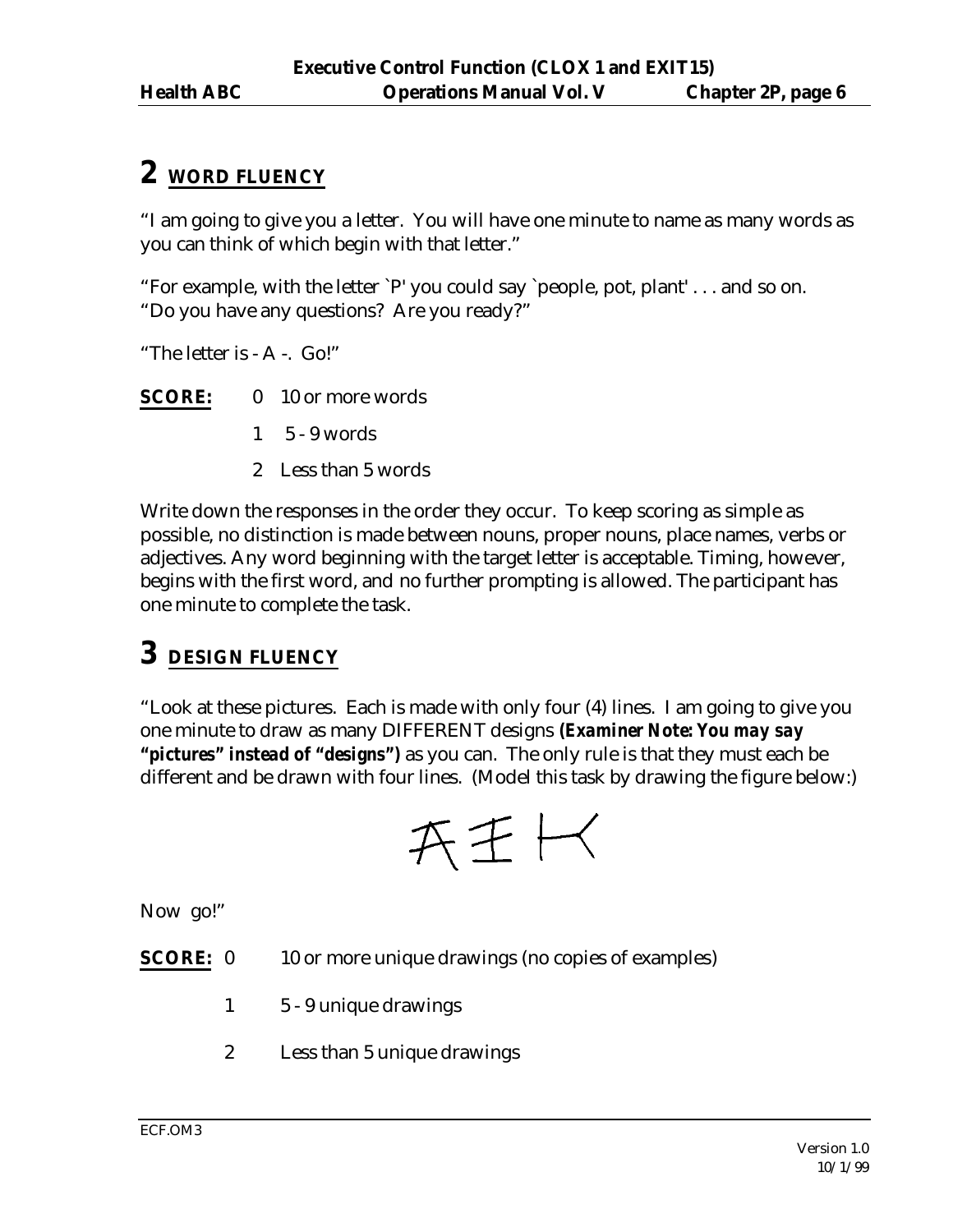As in VERBAL FLUENCY, no prompting is allowed once the participant begins to draw. If a participant asks for feedback on their drawings, you may repeat the instructions. Any figure that has only four lines, and is not a copy of either of the examples you provided, or a previous figure, is acceptable. It does not matter whether the figures are open, closed, drawn with curved lines, or stick figures. A circle with three lines coming out is acceptable, as are four arcs. The lines do not have to be connected to count. Rotations are acceptable. It is important that you model this task before the participant starts. Use the figures illustrated above to model the task.

## **4 ANOMALOUS SENTENCE REPETITION**

"Listen very carefully and repeat these sentences exactly . . ." (Read the sentence in its original tone of voice.)

- 1. "I pledge allegiance to those flags."
- 2. "Mary fed a little lamb."
- 3. "Throw, throw, throw your boat."
- 4. "Tinkle tinkle little star."
- 5. "A B C D U F G"

## **SCORE:** 0 No errors

- 1 Fails to make one or more changes
- 2 Continues with one or more expressions (e.g. "Mary had a little lamb *whose fleece was white as snow")*

Two types of errors are possible. A participant may fail to make the obvious word substitution in one or more sentences (e.g. Mary *had* a little lamb). Even the participant's attempt to correct a sentence (rather than repeat it as requested), is an error (e.g. "Oh no! A step in time always saves *nine*!"). Award such errors one point (mark the second response option). A more dramatic error is to continue on with one or more expressions (e.g. "Mary had a little lamb *whose fleece was white as snow, and everywhere that Mary went the lamb was sure to go*"). These errors are worth the full two points (third response option). Because over-learned materials are sensitive to the familiarity of the cues to which they have been associated, the anomalous sentences should be delivered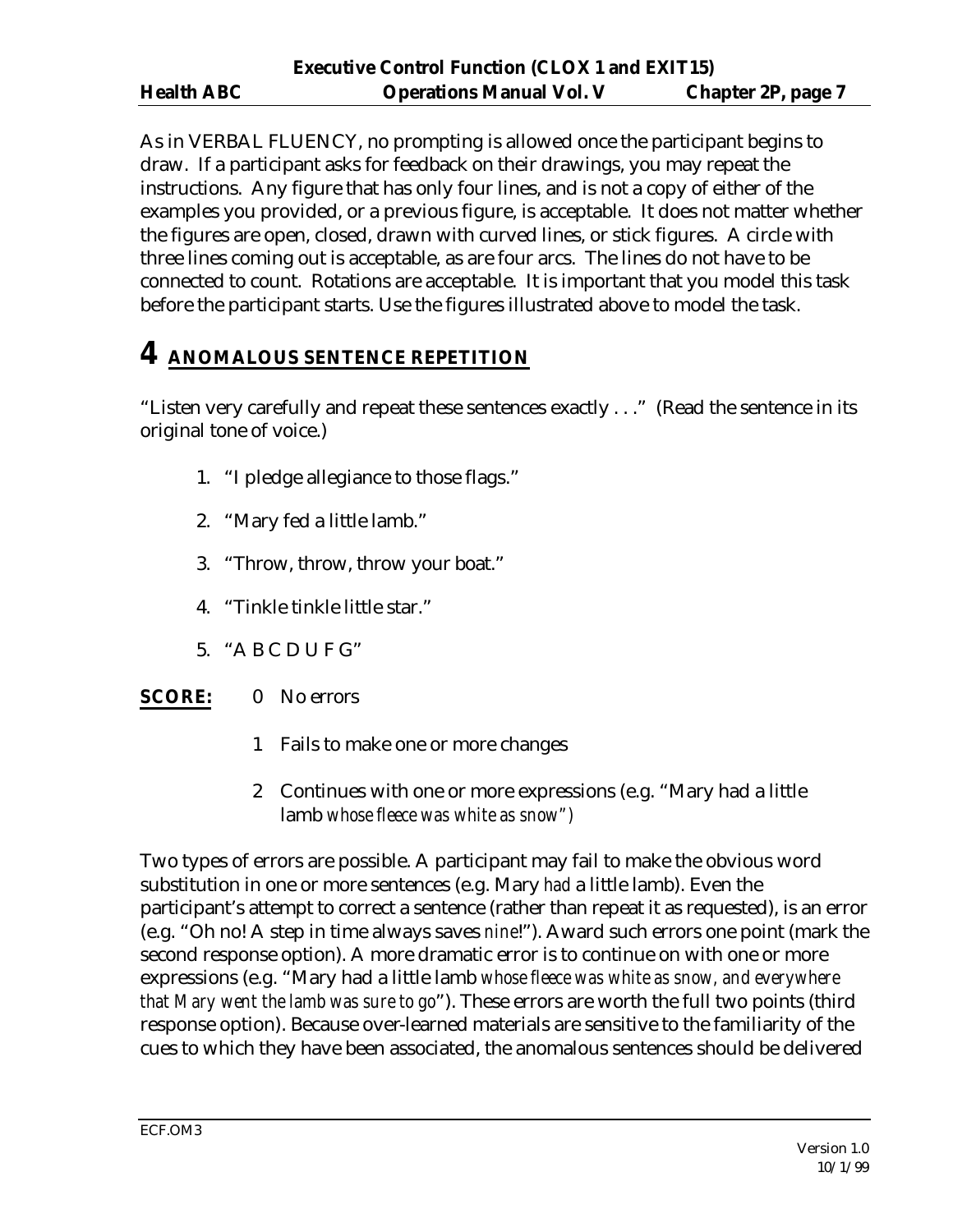with their original prosody. In other words, the changed word should not be emphasized.



## **5 THEMATIC PERCEPTION**

Hold up the laminated sheet (Card D of the Year 3 Clinic Visit Workbook Response Cards) containing this picture in front of the participant and say: *"Tell me what is happening in this picture*." The picture should be left in front of the participant until this task is completed.

- **SCORE:** 0 Tells spontaneous story (story = setting, 3 characters, action)
	- 1 Tells story with prompting once ("anything else?")
	- 2 Fails to tell story despite prompt

To pass this item, the participant must name all three characters correctly (girl/boy/child; cat; bird), name the two major relationships (girl  $\leftrightarrow$ cat; cat  $\leftrightarrow$ bird), and make some mention of the setting (tree /winter /cold /snow). Clothing (e.g., coat, boots, mittens) does not count as part of the setting. If the participant fails to mention all three of these elements in the first trial, you may prompt them once by saying "Anything else?". Getting the missing element(s) after a prompt is worth one point (second response option). Failure to get all elements even after a prompt is worth two points (third response option).

# **6 MEMORY/DISTRACTION TASK**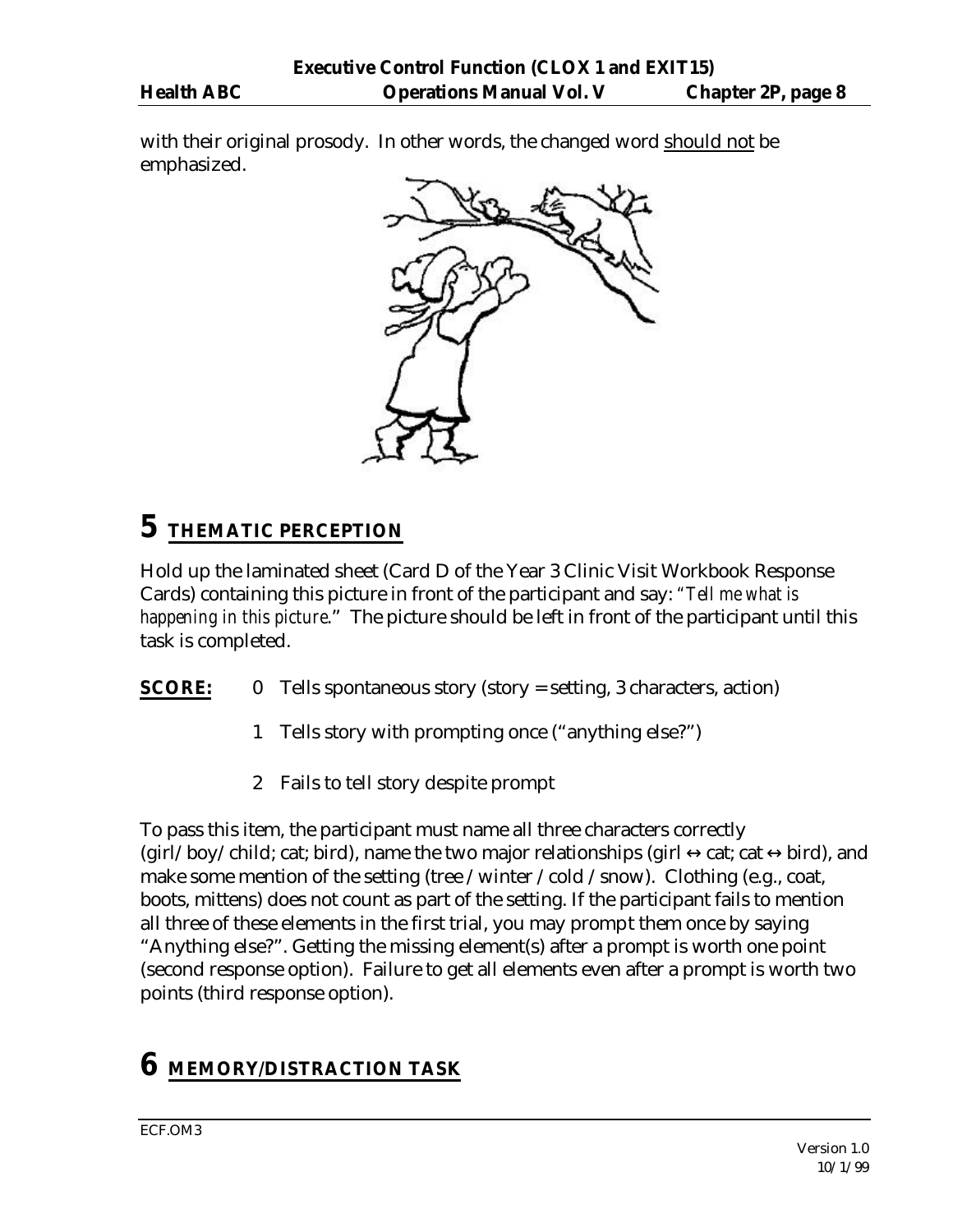"Remember these three words:"

#### "**APPLE, TABLE, PENNY**"

(Participant repeats words until all three are registered.)

"Remember them - I'll ask you to repeat them for me later."

"Now - spell CAT for me . . ."

"Good. Now spell it backwards . . ."

"OK. Tell me the three words I asked you to remember."

- **SCORE:** 0 Participant names some or all of the three words correctly without naming CAT
	- 1 Other responses (Examiner may prompt: "Anything else?")
	- 2 Participant names CAT as one of the three words (intrusion)

The MEMORY/DISTRACTION TASK is not meant to measure recall. A participant is not penalized for failure to recall all the objects, as long as they name at least one, and "CAT" is not mentioned. Failure to recall even one object is worth one point (second response option). Naming "CAT" is worth two points (third response option). Participants who may be slow to respond, and say "CAT" almost as an afterthought, still get the full two points (third response option).

Note:

- When a participant is asked to spell "CAT" backwards, since the script is: . Now spell it backwards . . ." very rarely, the participant may spell "IT" backwards. Whether the participant spells "CAT" backwards or spells "IT" backwards will not affect the score since the score is based upon the participant remembering at least one of the three words read to them before they were instructed to spell "CAT."
- Rarely, a participant may not respond at all when asked to tell the three words they were asked to remember. In this instance, mark the second response option (Other responses).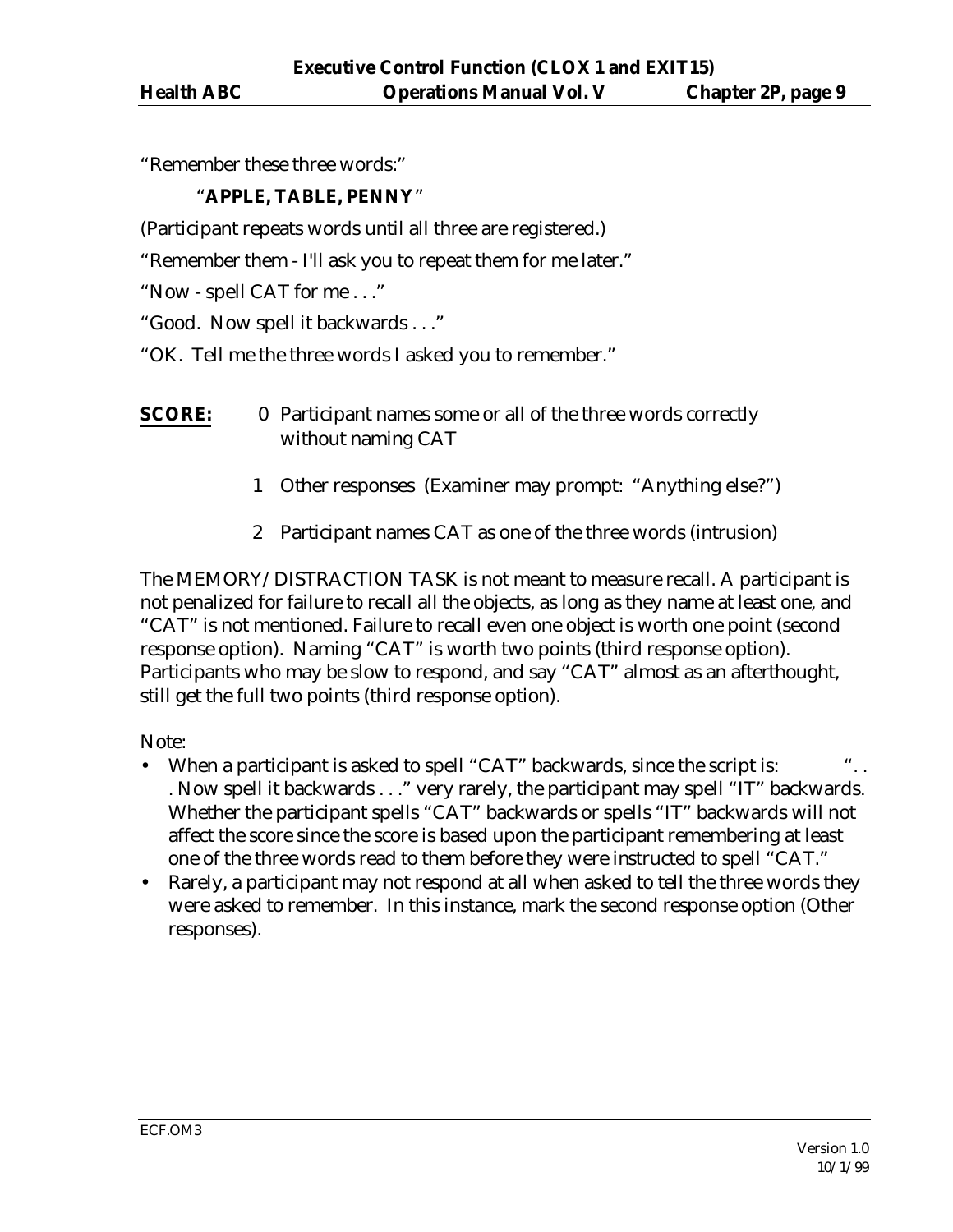## **7 INTERFERENCE TASK**

"What color are these letters?"



(Show the participant the laminated sheet (Card E) containing the word "brown" and sweep hand back and forth over all letters as illustrated above)

**SCORE:** 0 "black"

- 1 "brown" (Prompt: "Are you sure?") then "black"
- 2 "brown" (Prompt: "Are you sure?") then "brown" (intrusion)

How the examiner behaves can affect performance. Some participants will say "WHITE" if you run your finger vertically over the text. Leading the eye horizontally avoids this problem. Score only what the participant does after the instructions are given. You may prompt an incorrect response. Score one point if the participant corrects their error (mark the second response option). Score two points if the error isn't corrected (mark the third response option). A participant who commits an error, but spontaneously corrects it before you can prompt, scores one point (second response option). If the participant gives a color that is not brown or black, but charcoal grey or blue, or even green, they get full credit (mark the first response option − Score: 0).

## **8 MOTOR IMPERSISTENCE**

"Stick out your tongue and say `aah.' Keep going until I say "STOP" . . ." (The examiner should model a short "ah" sound, but expect a long "ahhhh.")

"Go!" (count to three silently. Participant must sustain a constant tone, not "ah . . . ah . . . ah  $\ldots$ ")

#### **SCORE:** 0 Completes task spontaneously

1 Completes task with examiner modeling task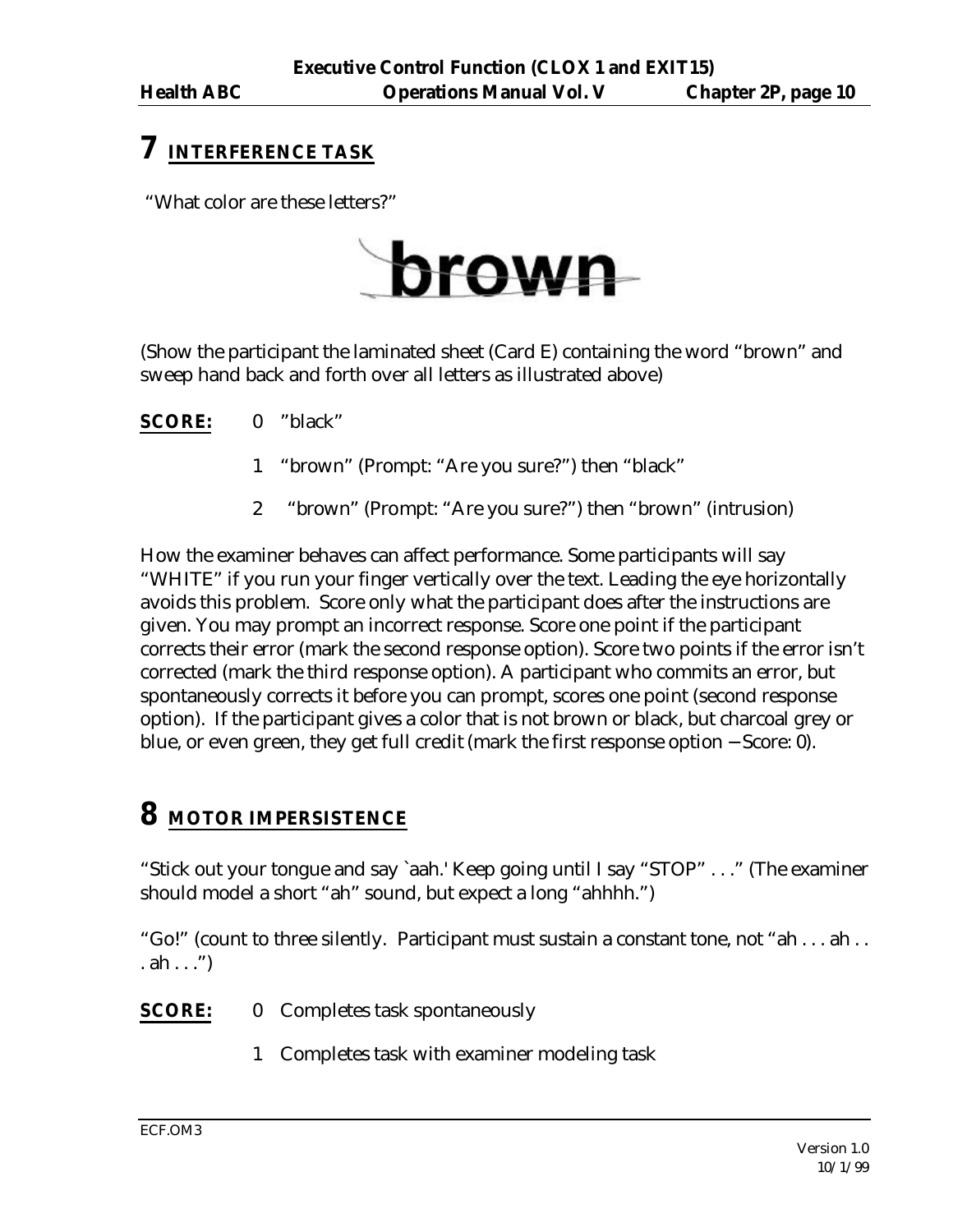2 Fails task despite modeling by the examiner

## **9 GO/NO-GO TASK**

" $Now...$ 

When I touch my nose, you raise your finger like this." (Raise index finger.) "When I raise my finger, you touch your nose like this." (Touch nose with index finger.) Have participant repeat instructions if possible.

(Begin task. Leave finger in place while awaiting participant's response. Put your finger back in your lap between trials to reduce the potential for confusion.)

| <b>Examiner</b> | <b>Participant</b> |
|-----------------|--------------------|
| F               | N F                |
| N               | F N                |
| F               | N F                |
| F               | N F                |
|                 | F                  |

**SCORE:** 0 Performs sequence correctly

- 1 Correct, requires prompting/repeat instructions
- 2 Fails sequence after one minute despite prompting/repeat instructions
- 1. During the instructions, and again while testing, put your hand back down in your lap after each step. This signals to the participant that the last step is completed, and that a new one is about to begin. Wait for slower participants to put their hand down before proceeding.
- 2. The participant has only a minute to catch on. Time spent on repeat instructions is included in this. If they can't demonstrate their competence after a minute has elapsed, they fail (two points – third response option).
- 3. Prompting is allowed, but only in the form of repeating the instructional sequence. Go ahead and prompt if the participant has made no progress in 30 seconds. Any time spent prompting is deducted from the test time. If the participant completes the task after prompting, they get one point (second response option). Otherwise, they get two points (third response option).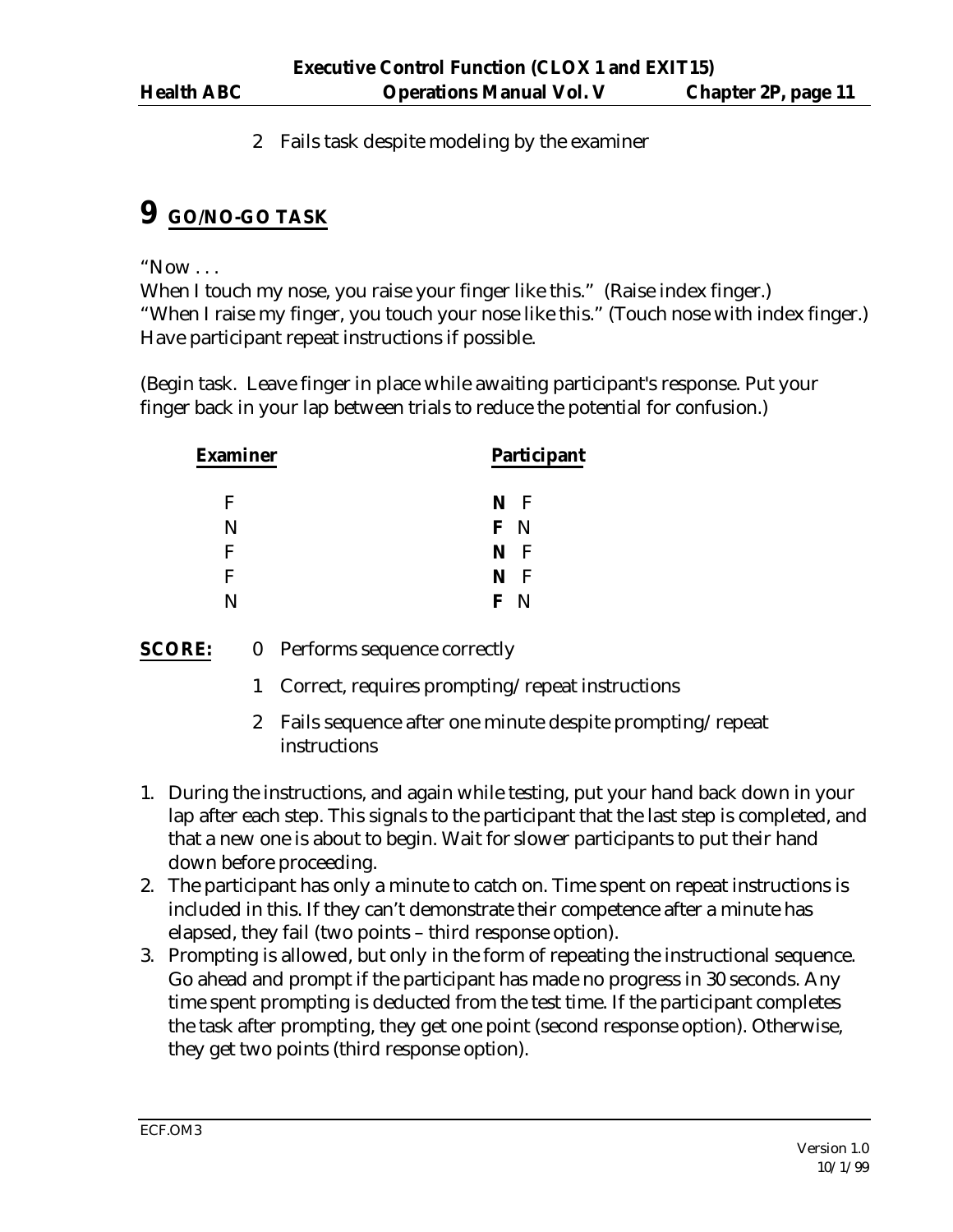- 4. The sequence followed by the examiner is less important than getting the participant to demonstrate their competence. If you get lost or distracted, don't start over, just make up a sequence and observe the participant's ability to keep up with it. However, regardless of the sequence you propose, the participant must complete five iterations without error to pass.
- 5. If the participant self corrects an error, they still get full credit (mark the first response option – Score: 0).

# **10 ECHOPRAXIA**

"Now listen carefully. I want you to do exactly what I say. Ready?" "Touch your ear." (Touch your nose and keep your finger there.)

## **SCORE:** 0 Participant touches their ear

- 1 Other response (look for "mid-position" stance)
- 2 Participant touches their nose

Echopraxia is a specific form of imitation behavior where the participant (incorrectly) follows what you do, not what you say. The discrepancy between your command and actions can lead to a "mid-position stance," where the participant fails to resolve the ambiguity, and instead, "compromises" by touching their cheek, for example. Such a response is awarded one point (second response option).

## **11 LURIA HAND SEQUENCE I**

#### **Palm/Fist**

ECF.OM3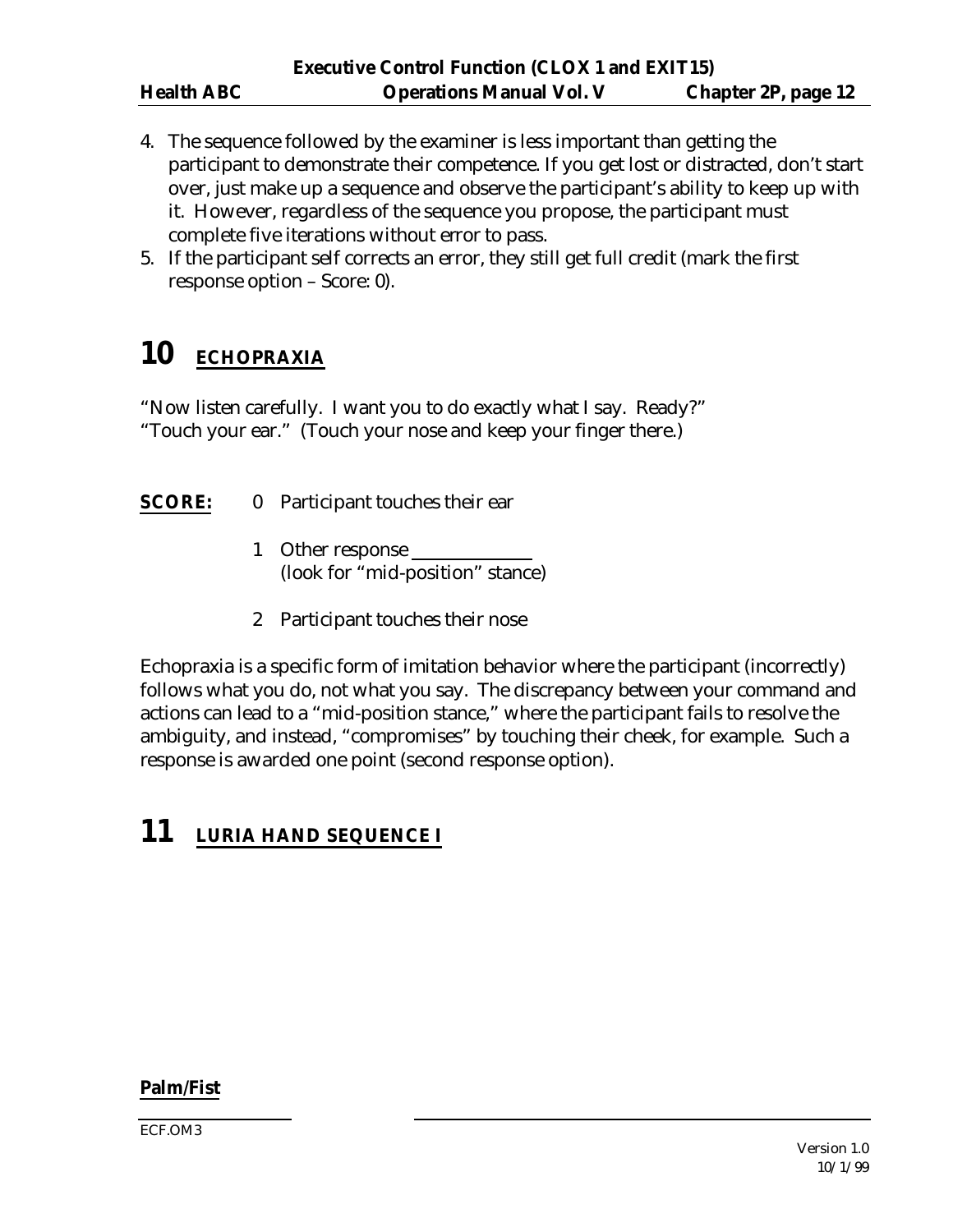"Can you do this?"

(Model: a. palm, b. fist) "Now, follow me." (Begin to repeat sequence)

Once the participant appears to have mastered the task, have them demonstrate it. Tell the participant to "keep going" after you stop. Start timing when the participant starts on their own. Count the number of successive palm/fist cycles.

Prompting is allowed at 30 seconds "Are you sure you've got it?"

Stop after one minute.

**SCORE:** 0 5 cycles without error after examiner stops

- 1 5 correct cycles with additional verbal prompt.
- 2 Unsuccessful despite prompting (watch for "mid-position" stances)
- 1. Move at a slow, but deliberate pace when demonstrating the task.
- 2. The participant has only a minute to catch on. Time spent on repeat instructions is included in this. If they cannot demonstrate competence after a minute has elapsed, award two points (third response option).
- 3. Prompt the participant if they have made no progress by about 30 seconds. Try saying: "Are you sure you've got it? Show me." If the participant cannot perform correctly, say: "I don't think that's right." Any time spent prompting is deducted from the total time. If the participant completes the task after prompting at 30 seconds, score one point (second response option). Otherwise, award two points after a minute has elapsed (third response option).

## **12 LURIA HAND SEQUENCE II**



"Can you do this?"

(Model: a. slap, b. fist, c. cut - while participant imitates each step)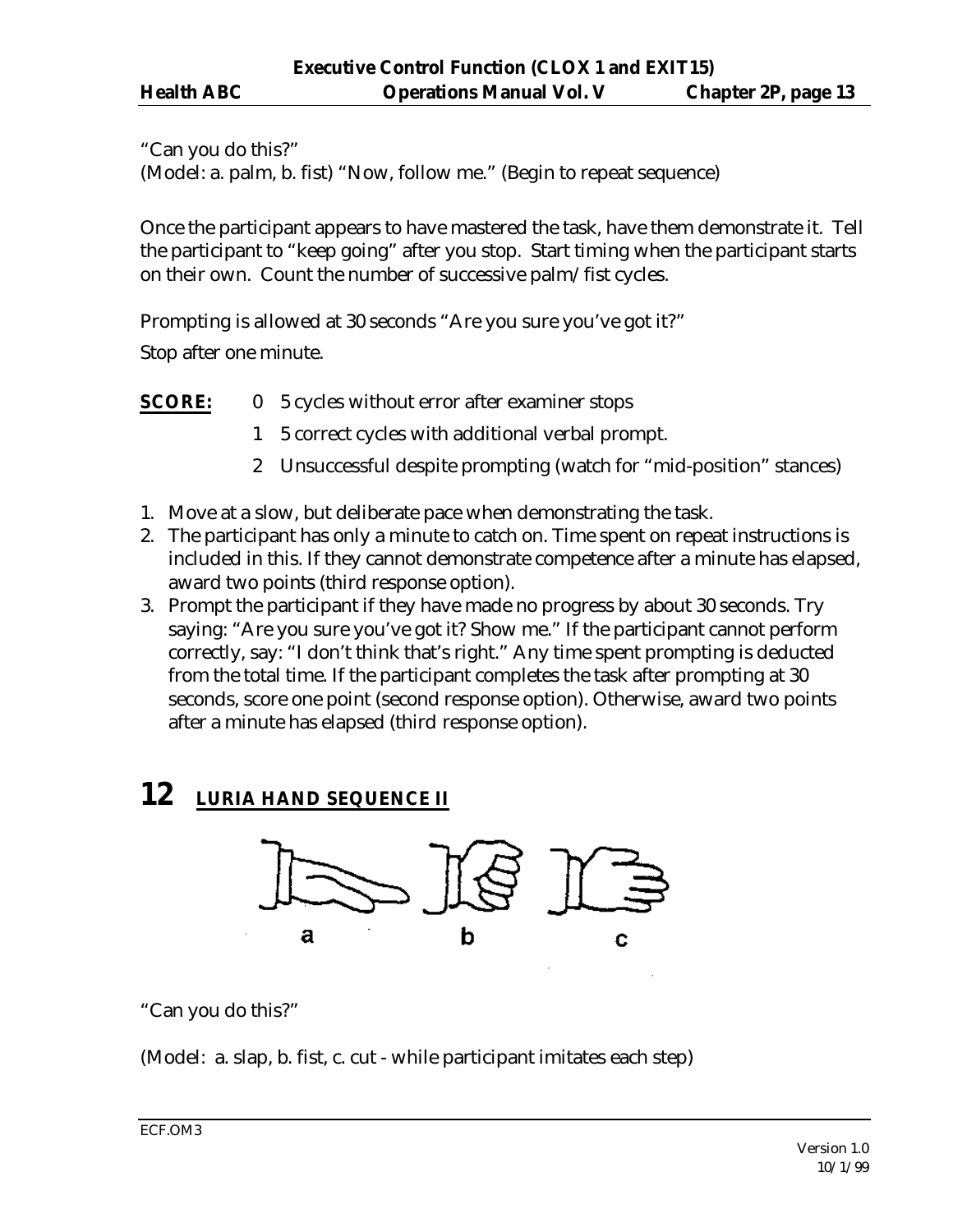"Now follow me." (Begin to repeat sequence.)

Once the participant appears to have mastered the task, have them demonstrate it. Tell the participant to "Keep going" after you stop. Start timing when the participant starts on their own. Count the number of successive cycles.

Prompting is allowed at 30 seconds: "Are you sure you've got it?"

Stop after one minute.

- **SCORE:** 0 4 cycles without error after examiner stops
	- 1 4 correct cycles with additional verbal prompt
	- 2 Unsuccessful
- 1. During the instructions, and again while testing, put your hand back down in your lap after each sequence. This signals to the participant that the sequence step is completed, and that a new one is about to begin.
- 2. Move at a slow, but deliberate pace during the demonstration.
- 3. The participant has only a minute to catch on. Time spent on repeat instructions is included in this. If they cannot demonstrate competence after a minute has elapsed, they get two points (mark the third response option).
- 4. Prompt the participant if they have made no progress in about 30 seconds. Try saying: "Are you sure you've got it? Show me." If the participant cannot perform correctly, say: "I don't think that's right." Repeat the instructional sequence. Any time spent prompting is deducted from the total time. If the participant completes the task after prompting at 30 seconds, score one point (mark the second response option). Otherwise, score two points (mark the third response option) after a minute has elapsed.

# **13 COMPLEX COMMAND TASK**

"Put your left hand on top of your head and close your eyes. That was good . . ."

(Remain aloof. **(Quickly go on to next task)**

**SCORE:** 0 Participant stops when next task began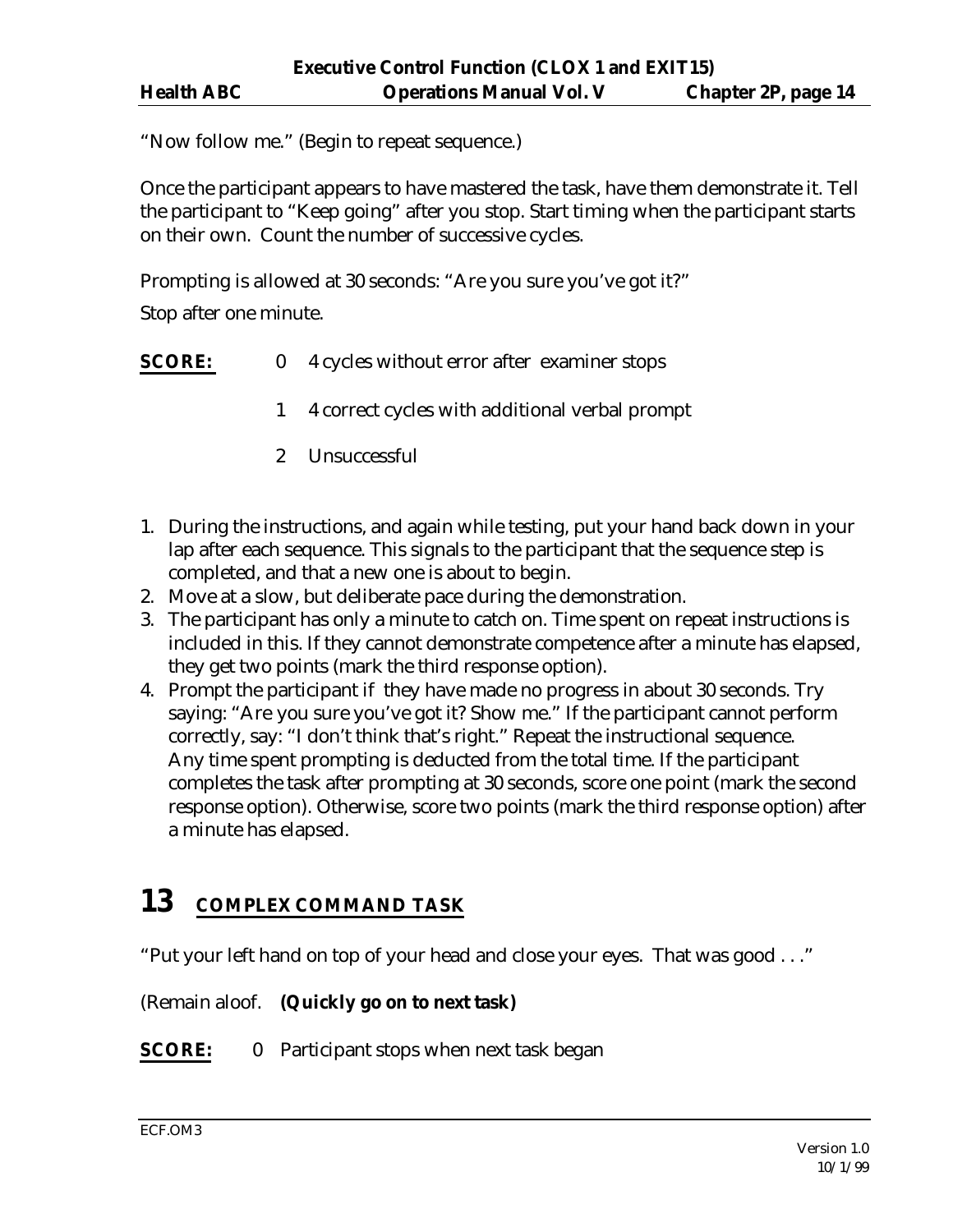- 1 Equivocal holds posture during part of next task
- 2 Participant maintains posture (eyes /hands or both) through completion of next task - has to be told to cease

Those who tend towards perseveration may have to be told when to take their hand down and /or open their eyes (third response option – two points). Some participants peek out, or ask if it's OK to stop. Don't give any feedback. Keep a neutral facial expression and go on with the next item (SERIAL ORDER REVERSAL TASK). Go quickly. "That was good…" is the only clue that the first task is over. If the participant doesn't close their eyes, they still get full credit (first response option – Score: 0), provided they discontinue the posture before the next task.

## **14 SERIAL ORDER REVERSAL TASK**

(Have participant recite the months of the year.)

"Next, I would like you to recite all the months of the year."

"Now start with January and say them all backwards . . ."

- **SCORE:** 0 No errors, at least past September
	- 1 Gets past September but requires repeat instructions ("Just start with January and say them all backwards.")
	- 2 Can't succeed despite prompting

Many begin the task correctly, but then "lose set" by reverting to the over-learned forward sequence. Some will seek confirmation of their strategy. "You mean, December, November..like that?" Give no specific feedback. Prompting is allowed, but only repeat instructions.

# **15 IMITATION BEHAVIOR**

(Flex wrist up and down and point to it asking:) "What is this called?"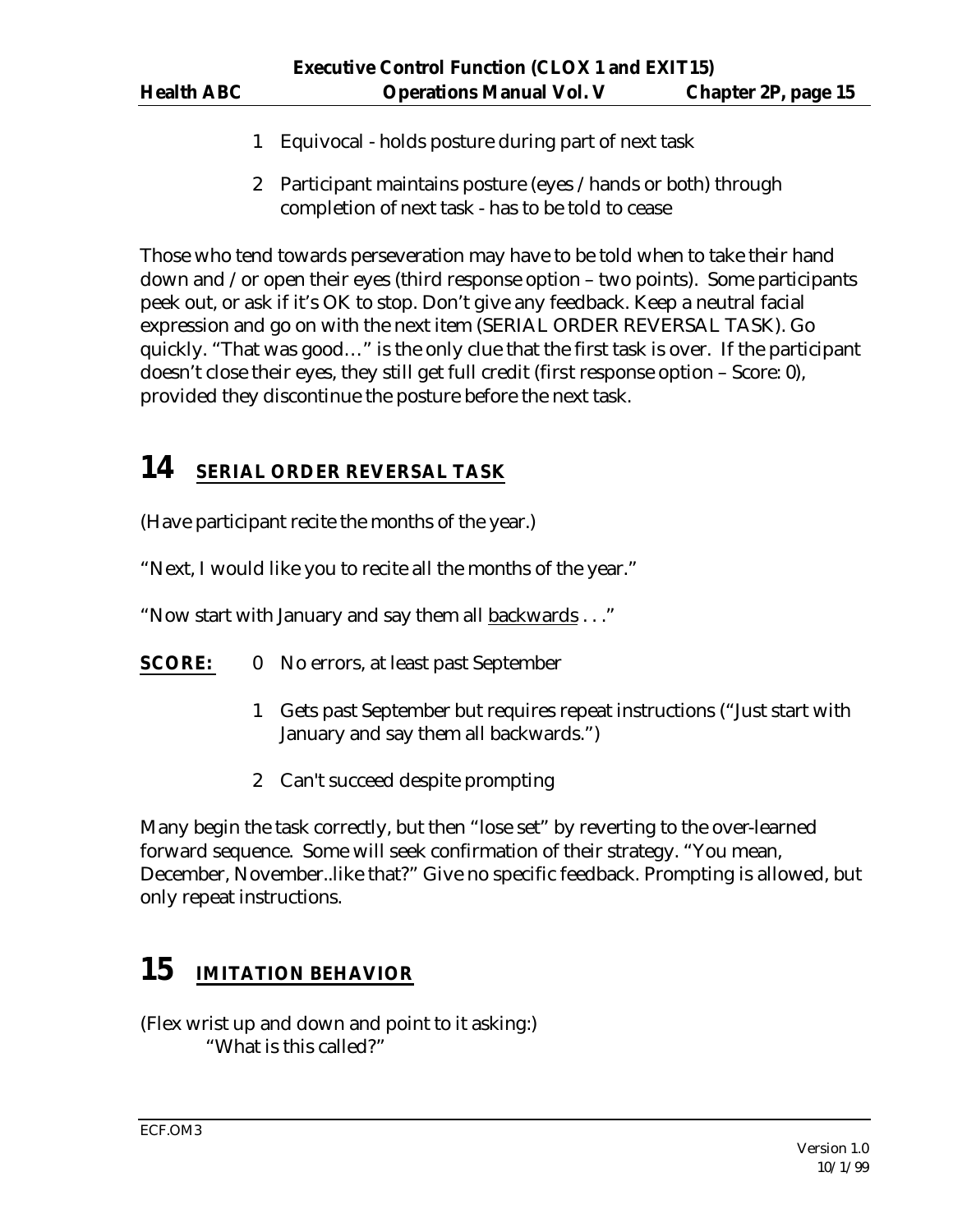## **SCORE:** 0 "Wrist"

- 1 Other response describe
- 2 Participant flexes wrist up and down (echopraxia)

Only one point (second response option) is given for misnaming a "wrist." If the participant imitates the examiner's hand movements by flexing their wrist or waving their hand, they receive two points (third response option).

## **6. Procedures for performing the measurements at home (if applicable)**

Follow instructions for clinic administration.

## **7. Alert values/follow-up/reporting to participants**

When testing is completed, thank the participant without offering specific feedback on their performance.

There are no alert values.

## **8. Quality assurance**

## **8.1 Training requirements**

The examiner requires no special qualifications or prior experience to perform this assessment. Training should include:

- Reading and studying manual
- Attending Health ABC examiner training session or observing administration by experienced examiner
- Practicing on volunteers
- Discussing problems and questions with local expert or QC officer

## **8.2 Certification requirements**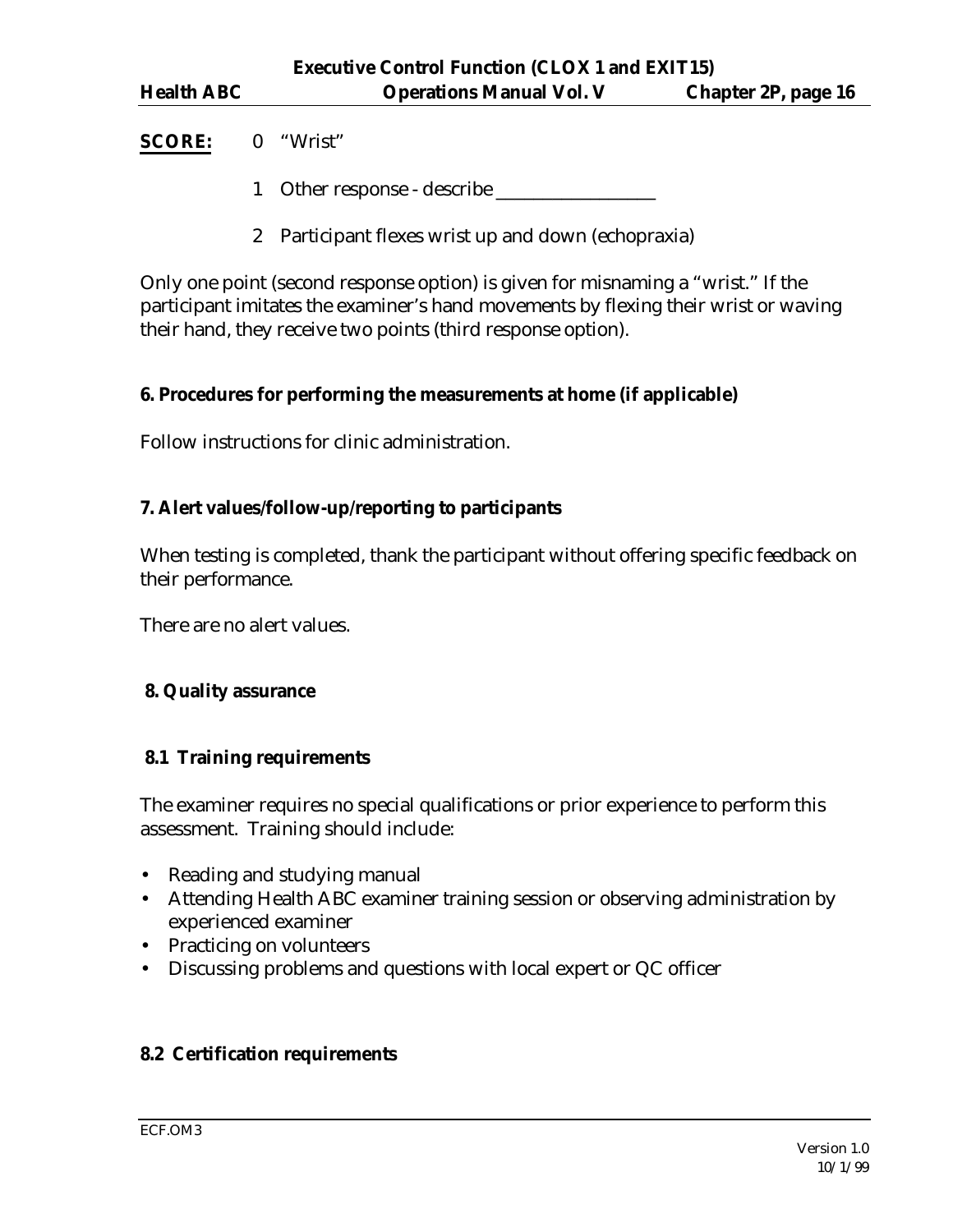- Completes training requirements
- Conducts exam correctly on one participant while being observed by a QC officer using the QC checklist.
- Obtains the same score as QC officer on three sample exams viewed on videotape.

#### **8.3 Quality assurance checklist**

| $\Box$ Exam performed in quiet, private area without interruptions                                                                                                         |
|----------------------------------------------------------------------------------------------------------------------------------------------------------------------------|
| $\Box$ Recites CLOX 1 instructions correctly without prompting participant                                                                                                 |
| $\Box$ Recites instructions for letter/number task correctly                                                                                                               |
| $\Box$ Recites word fluency instructions correctly                                                                                                                         |
| $\Box$ Recites design fluency instructions and models task correctly. Does not prompt<br>participant once the participant begins to draw                                   |
| Eures anomalous sentences (e.g., "Tinkle tinkle little star.")<br>in correct tone of voice                                                                                 |
| $\Box$ Correctly sweeps hand back and forth over the word "brown"                                                                                                          |
| $\Box$ Recites instructions for finger to nose test (go/no-go task) correctly                                                                                              |
| $\Box$ Luria hand sequence tests explained and demonstrated to participant correctly<br>with prompting at 30 seconds, if necessary                                         |
| $\Box$ Quickly goes on to next task after instructing participant to put<br>their left hand on top of their head and close their eyes and telling them<br>"That was good." |
| $\Box$ No specific feedback given (other than repeat instructions) for instructing<br>participants to recite the months of the year backwards                              |
| $\Box$ Responses correctly coded (QC officer should independently fill out scoring<br>sheet)                                                                               |
| $\Box$ Reviews form for completeness                                                                                                                                       |
| $\Box$ Correctly completes form                                                                                                                                            |

#### **9. References**

- 1. Royall DR, Cabello M, Polk MJ. Executive dyscontrol: An important factor affecting the level of care received by older retirees. J Am Geriatr Soc 1998;46:1-6.
- 2. Royall DR, Polk M. Dementias that present with and without posterior cortical features: An important clinical distinction. J Am Geriatr Soc 1998;46:98-105.
- 3. Royall DR, Mahurin RK, Gray KF. Bedside assessment of executive cognitive impairment: The Executive Interview. J AM Geriatr Soc 1992;40:1221-1226.